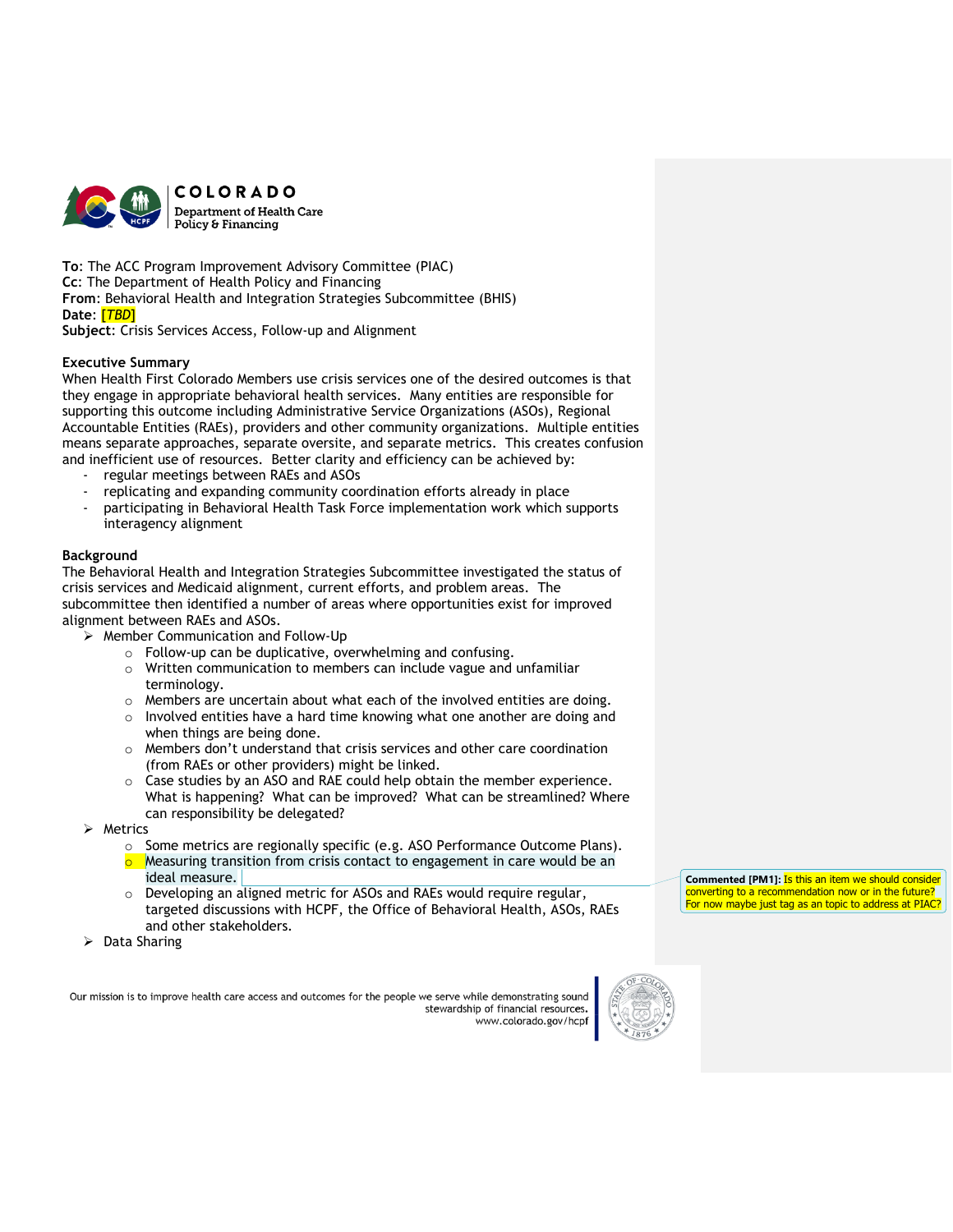- o RAEs and ASOs have some access to encounter data which can be used as component of monitoring performance/trends.
- $\circ$  Separating Medicaid Members from other crisis service utilizers can be difficult.
- o When crisis providers are CMHCs, it has helped with sharing data in a region.
- $\circ$  The U.S. Department of Health and Human Services has proposed rule changes with the intent to improve data sharing. This presents an opportunity to update or create new data sharing policy and procedures.
- $\circ$  Addressing barriers related to confidentiality and information sharing between RAEs and MSOs can and should be addressed at local, regional and state levels.

### **Process**

The BHIS Subcommittee began addressing crisis system alignment in March 2020 and the topic has been a monthly agenda item. Formal presentations included Crisis Services 101 from the Office of Behavioral health, work descriptions from ASOs and RAEs, metric explanations from HCPF, and updates from the Governor's Behavioral Health Taskforce. In November 2020 a smaller workgroup convened to develop more detailed recommendations. Discussions have included BHIS voting members and non-voting stakeholders.

#### **Recommendations**

The Ideal State: To have behavioral health systems (Medicaid, crisis services, providers, community resources, etc.) working together to ensure Medicaid members have appropriate access to all levels of behavioral health services as needed. Behavioral health systems will appreciate, understand, communicate, collaborate and align with each other.

Items needed to reach the ideal state include:

- $\triangleright$  Communication and follow up for members that is clear, efficient, helpful, and comes from trusted sources.
- $\triangleright$  Equity, diversity and inclusion are reflected in policy and workforce.
- ➢ Aligned metrics between Regional Accountable Entities (RAEs/Medicaid) and Administrative Services Organizations (ASOs/Crisis Services).
- ➢ Routine Data Sharing between RAEs and ASOs

Meet: BHIS recommends that HCPF create policy guidance for monitoring how RAEs are collaborating with regional ASOs. The memo should encourage RAEs to initiate or participate in regular meetings between RAEs and ASOs to understand and align performance measurement as it relates to Medicaid members.

- $\circ$  Because ASOs and RAEs are regional entities shared agenda items can help create consistency.
- o Standing agenda items could include:
	- data sharing
	- metric alignment
	- performance measurement

Our mission is to improve health care access and outcomes for the people we serve while demonstrating sound stewardship of financial resources. www.colorado.gov/hcpf



**Commented [HB2]:** Should include the steps to develop the solution (ie. 10 meetings with the RAEs and other stakeholders to develop solutions); you should comment on the strategy screens from your charters

**Commented [PM3R2]:** The strategy screens from the charter is an area which probably warrants some additional attention/description…

### **PIAC Subcommittee Strategy Screens**: In order to

identify and address specific criteria of the subcommittee's charge, the subcommittee will look at specific populations and their lived experiences within the ACC. These populations will include but not limited to:

•Members who are diagnosed with both a mental health disorder and an intellectual developmental disability (IDD). •Pediatric members, including those who are involved in Foster Care. •Geriatrics members.

Any subsequent subcommittee objectives, processes, and products must demonstrate the inclusion of each of these screens. For example, the subcommittee must demonstrate in its operations how the execution of its charge advances health equity and how it affects specific populations within the Health First Colorado membership.